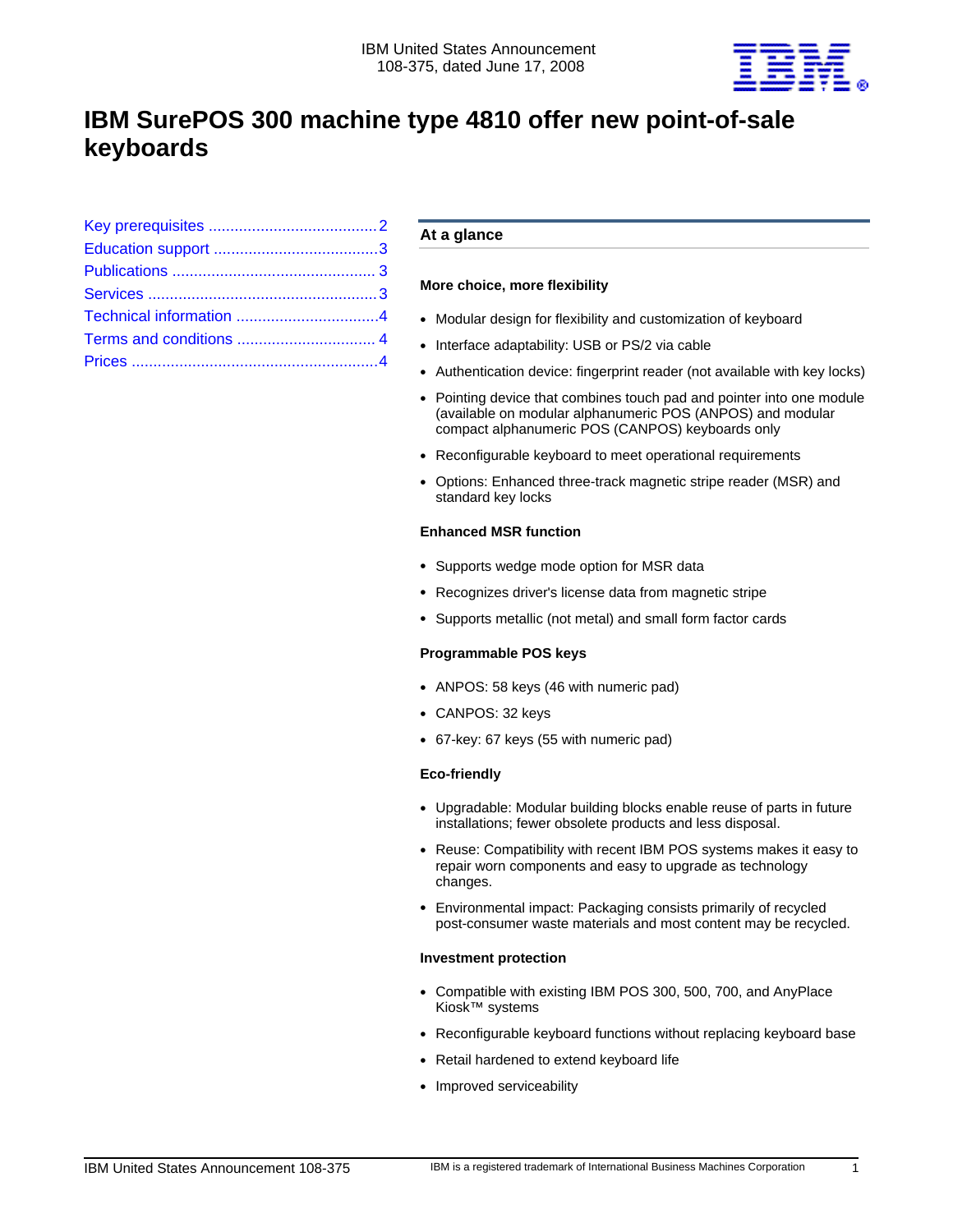• Support for the latest connectivity

## **Overview**

Three point-of-sale (POS) keyboards are available for use with the SurePOS™ 300 platform.

The new keyboards offer a range of additional features and functions that enable you to expand and customize your systems. Standard interfaces like USB and PS/2® provide compatibility that helps optimize your existing investments. The new keyboards are available in color-matched iron gray to coordinate with your new or existing SurePOS 300 system.

The keyboards are easier to use and include optional features such as a combined touch pad and pointer for improved data entry and faster transaction times. The pointing device and touch pad eliminate the need for a separate mouse. New biometric authentication ensures increased security in system operations.

The keyboards also include standard IBM keyboard options such as MSRs and key locks. All three keyboards are designed for easier servicing, simplified customization, and the adaptability to help you respond to changing operational requirements.

- The modular ANPOS keyboard is a new version of one of IBM's most widely used POS keyboards. It contains all the great features and functions of the modular ANPOS with additional new capabilities to make operations easier, faster and improve security.
- The modular CANPOS keyboard is a new version of IBM's popular compact POS keyboard, valued for its space-saving modular design. It takes up less workspace on a counter, and fits in a small checkout area — an important feature for the specialty retail and hospitality and service industries.
- A newly designed 67-key POS keyboard is an expanded version of IBM's most widely used 50-key POS keyboard. This keyboard provides additional function to enable retailers to use a broader range of applications.

These new features and functions, combined with IBM quality, reliability, and service make these the most versatile keyboards for any POS environment.

# <span id="page-1-0"></span>**Key prerequisites**

One of the following operating systems is required to support the modular ANPOS, modular CANPOS, and modular 67-key keyboards:

- Microsoft® Windows® 2000
- Microsoft Windows XP Professional Edition with Service Pack 2, or later
- Microsoft Windows XP Embedded with Service Pack 2, or later
- Microsoft Windows Embedded for Point of Service (WEPOS) V1, or later
- Microsoft Windows Vista®
- PC DOS 2000, DOS 7 (DOS does not support USB)
- Linux™ (NLPOS 9 SSP3, IRES 2.1.5 compatibility mode only)

Driver support is available from the support Web site. The following drivers support the new keyboards:

- UPOS 1.9.4 (compatibility mode only)
- Future version of UPOS (includes full support for new modular keyboards)

**Notes**

• Compatibility mode enables existing applications and configurations to work with the new modular POS keyboards. Existing connectivity and optional functions (such as MSRs and key locks) should be maintained. The fingerprint reader is not supported in compatibility mode. For more technical information, refer to the support Web site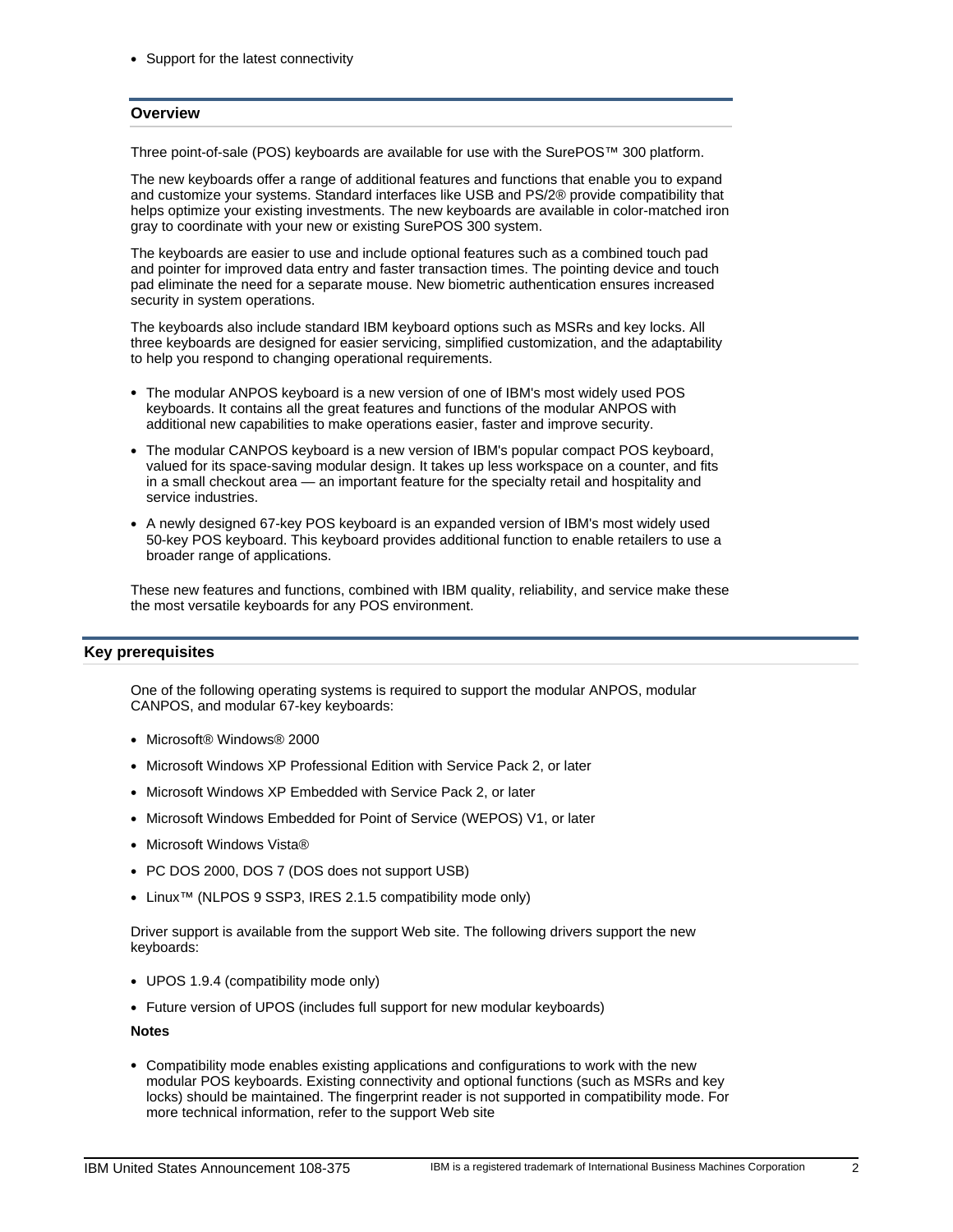- Software enablement of the fingerprint reader for Windows and Linux is provided by Digital Persona and is the responsibility of the customer.
- For Model E3H WEPOS upgrade feature recovery media, clients purchasing these products directly from IBM must sign the ICA Attachment for Certain Microsoft Windows Embedded Operating Systems, Z125-7894 (U.S.) or INTC-7894, which documents unique terms that apply to these products.

#### **Planned availability dates**

- August 29, 2008, all features except feature number 4134
- September 30, 2008, feature number 4134 only

#### **Business Partner information**

If you are a Direct Reseller - System Reseller acquiring products from IBM, you may link directly to Business Partner information for this announcement. A PartnerWorld ID and password are required (use IBM ID).

BP Attachment for Announcement Letter 108-375

https://www.ibm.com/partnerworld/mem/sla.jsp?num=108-375

#### **Trademarks**

SurePOS and AnyPlace Kiosk are trademarks of International Business Machines Corporation in the United States or other countries or both.

PS/2 is a registered trademark of International Business Machines Corporation in the United States or other countries or both.

Microsoft, Windows, and Windows Vista are registered trademarks of Microsoft Corporation.

Linux is a trademark of Linus Torvalds in the United States, other countries or both.

Other company, product, and service names may be trademarks or service marks of others.

## <span id="page-2-0"></span>**Education support**

Although no individual courses are offered for these new keyboards, the POS system courses will be updated with information about the corresponding new keyboards. To view the available Retail Store Solutions education courses, visit

http://www.ibm.com/education/retail

#### <span id="page-2-1"></span>**Publications**

#### <span id="page-2-2"></span>**Services**

#### **Global Technology Services**

IBM services include business consulting, outsourcing, hosting services, applications, and other technology management.

These services help you learn about, plan, install, manage, or optimize your IT infrastructure to be an On Demand Business. They can help you integrate your high-speed networks, storage systems, application servers, wireless protocols, and an array of platforms, middleware, and communications software for IBM and many non-IBM offerings. IBM is your one-stop shop for IT support needs.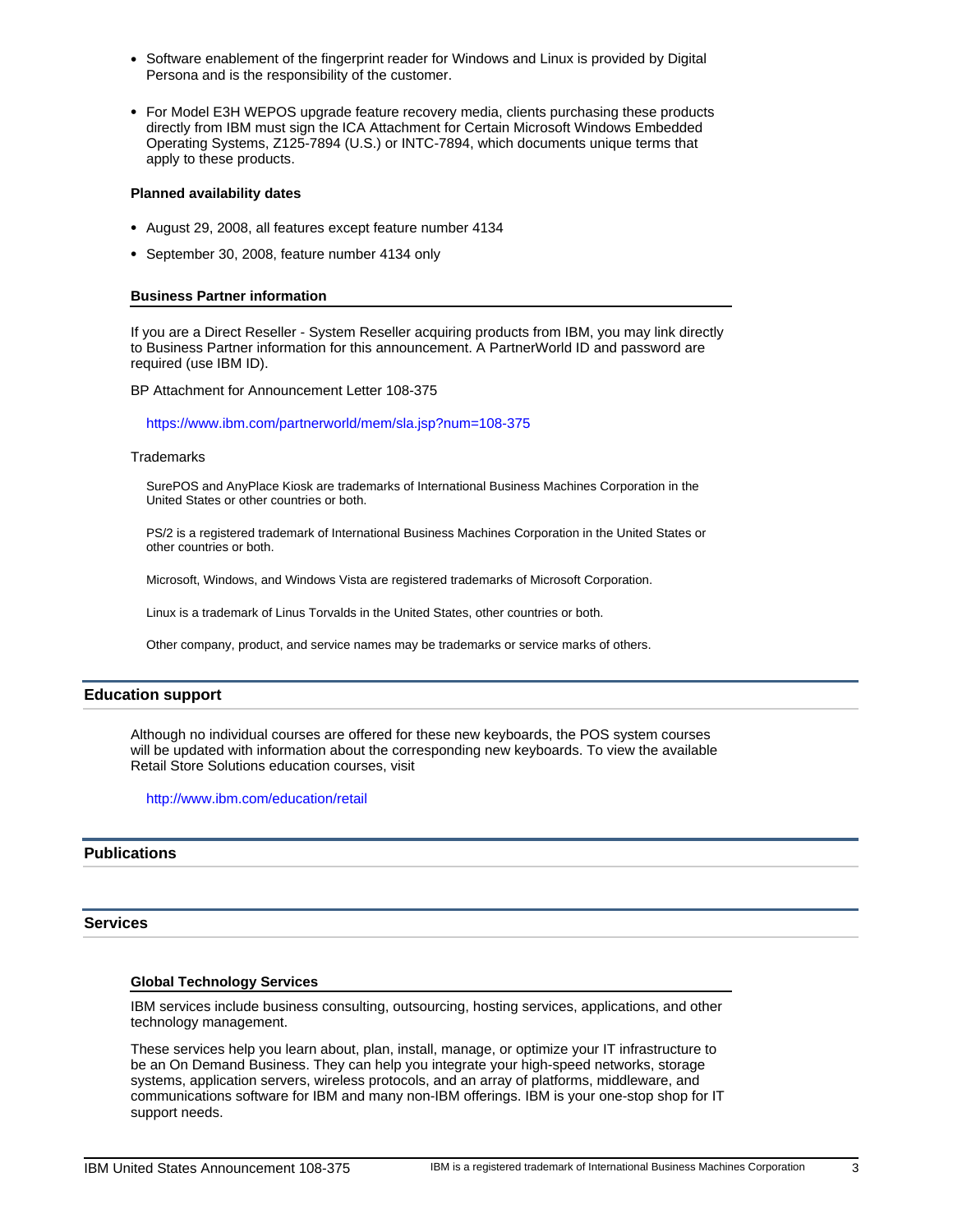For details on available services, contact your IBM representative or visit

http://www.ibm.com/services/

For details on available IBM Business Continuity and Recovery Services, contact your IBM representative or visit

http://www.ibm.com/services/continuity

For details on education offerings related to specific products, visit

http://www.ibm.com/services/learning/index.html

<span id="page-3-0"></span>Select your country, and then select the product as the category.

# **Technical information**

#### **Planning information**

**Customer responsibilities:** The customer is responsible for unpacking and setting up this feature in accordance with the customer setup instructions provided.

### **Security, auditability, and control**

The customer is responsible for evaluation, selection, and implementation of security features, administrative procedures, and appropriate controls in application systems and communications facilities.

# <span id="page-3-1"></span>**Terms and conditions**

**MES discount applicable:** Equal to the volume commitment discount.

**Field-installable feature:** Yes

**Warranty period:** One year

This feature or features assume the same warranty or maintenance terms as the machine in which it is installed for the full warranty or maintenance period announced for such machine.

<span id="page-3-2"></span>**Customer setup:** Yes

#### **Prices**

**Note:** The following features are orderable on machine type 4810 models 330, E3H, and 33H.

|                                       |        | P  |
|---------------------------------------|--------|----|
|                                       |        | F  |
| Description                           | Feat   | B  |
| Modul ar Compact ANPOS Keyboard       |        |    |
| Modular CANPOS Keyboard -- US English | 2250   | -B |
| Modul ar CANPOS Keyboard -- Spanish   | 2254 B |    |
|                                       |        |    |
| Modular ANPOS Keyboards               |        |    |
| Modul ar ANPOS Keyboard -- Spanish    | 2290   | B  |
| Modular ANPOS Keyboard -- US English  | 2280   | B  |
|                                       |        |    |
| Modular 67 Key-Keyboard Iron Gray     | 2270   | B  |
|                                       |        |    |
| Preferred keyboard configurations     |        |    |
|                                       |        |    |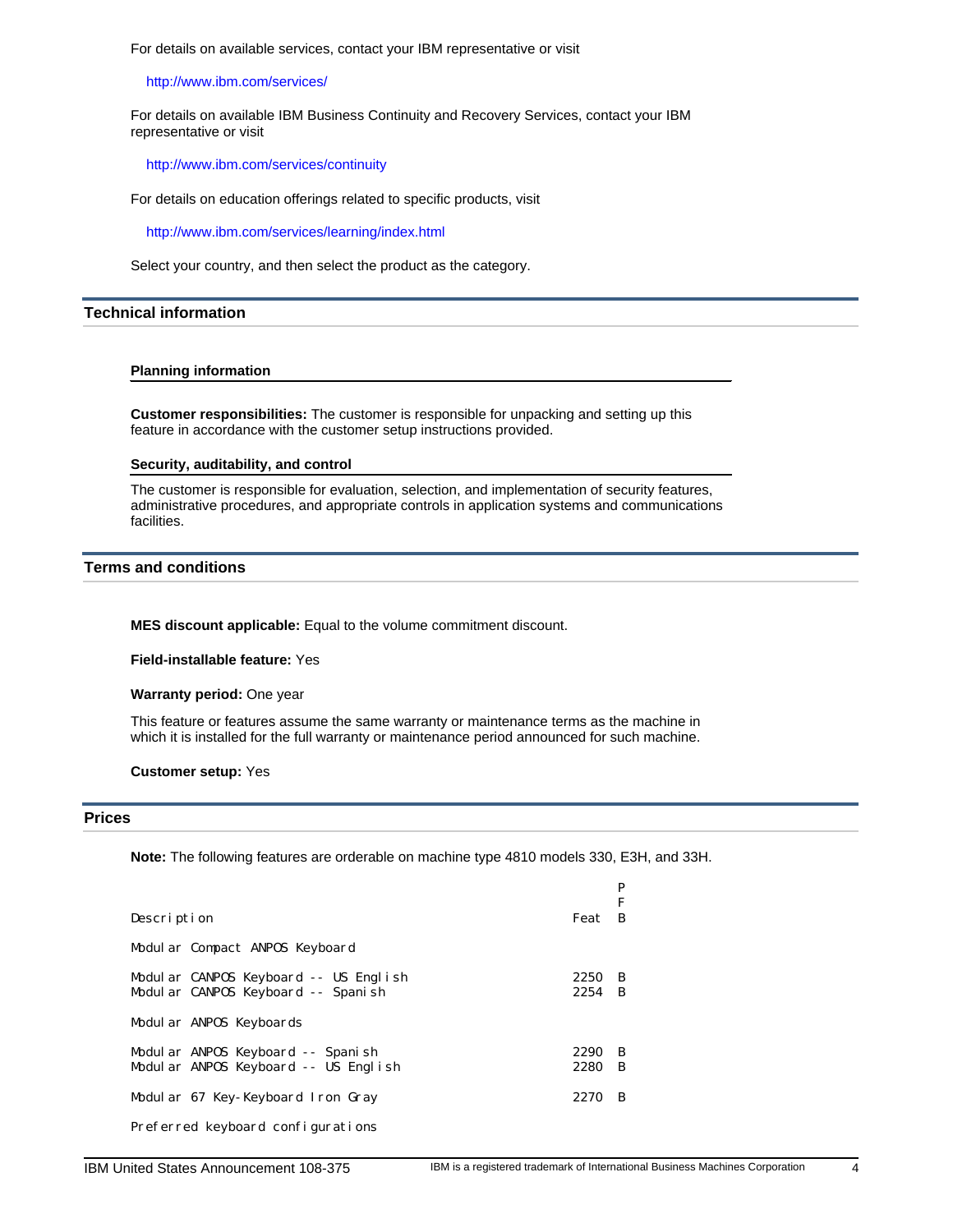| Modul ar CANPOS w/Touchpad/Ptg stick, US Eng-no MSR/keylock<br>Modular ANPOS w/MSR, Touchpad/Ptg stick, Keylock US Eng<br>Modular 67-Key Kyboard w/MSR & Keylock Iron                                                                                                                                                                                                                  | 1350<br>1351<br>1355                                         | P<br>P<br>P                          |
|----------------------------------------------------------------------------------------------------------------------------------------------------------------------------------------------------------------------------------------------------------------------------------------------------------------------------------------------------------------------------------------|--------------------------------------------------------------|--------------------------------------|
| Modular CANPOS Keyboards, iron gray                                                                                                                                                                                                                                                                                                                                                    |                                                              |                                      |
| Modular CANPOS Keyboard -- U.S. English                                                                                                                                                                                                                                                                                                                                                | 2250                                                         | B                                    |
| Modul ar ANPOS Keyboard                                                                                                                                                                                                                                                                                                                                                                |                                                              |                                      |
| Modular ANPOS Keyboard -- U.S. English                                                                                                                                                                                                                                                                                                                                                 | 2280                                                         | B                                    |
| Modular 67-Key Keyboard Iron Gray                                                                                                                                                                                                                                                                                                                                                      | 2270                                                         | B                                    |
| Integration of Keyboard Features Specify                                                                                                                                                                                                                                                                                                                                               | 1111                                                         | P                                    |
| Optional keyboard features                                                                                                                                                                                                                                                                                                                                                             |                                                              |                                      |
| 3-Track MSR Module Iron Gray<br>2 Position Keylock Module Iron Gray<br>Touchpad/Ptg Stick Module Iron Gray<br>Fingerprint Reader Module Iron Gray                                                                                                                                                                                                                                      | 2260<br>2264<br>2266<br>2268                                 | B<br>B<br>B<br>B                     |
| Fillers                                                                                                                                                                                                                                                                                                                                                                                |                                                              |                                      |
| Filler MSR Iron Gray<br>Filler Authentication Module Iron Gray<br>Filler Touchpad/Pointing Stick Iron Gray                                                                                                                                                                                                                                                                             | 1370<br>1374<br>1376                                         | F<br>F<br>F                          |
| Cabl es                                                                                                                                                                                                                                                                                                                                                                                |                                                              |                                      |
| USB cable 1.4M Black<br>USB cable 3.8M Black<br>PS2 cable 1.4M Black<br>PS2 cable 3.8M Black<br>Powered USB cable 1.4M Black<br>Powered USB cable 3.8M Black                                                                                                                                                                                                                           | 1320<br>1321<br>1322<br>1323<br>1324<br>1325                 | B<br>B<br>B<br>B<br>B<br>B           |
| Key kits<br>Modular 67-Key Keyboard Lens Kit<br>Modular ANPOS Lens Kit<br>Modular CANPOS Lens Kit                                                                                                                                                                                                                                                                                      | 1420<br>1421<br>1422                                         | B<br>B<br>B                          |
| Key caps                                                                                                                                                                                                                                                                                                                                                                               |                                                              |                                      |
| Keyboard Key Caps -- 1x1 SS (25 units)<br>Keyboard Key Caps -- 1x2 (25 units)<br>Keyboard Key Caps -- 1x1 Tall (25 units)<br>Keyboard Key Caps -- 1x2 Tall (25 units)<br>67 Key Keyboard Single Caps -- 1x1 (25 units)<br>67 Key Keyboard Double Caps -- 1x2 (25 units)<br>67 Key Keyboard Single Caps -- 1x1 Tall (25 units)<br>67 Key Keyboard Double Caps -- 1x2 WT Tall (25 units) | 1426<br>1427<br>1428<br>1429<br>1430<br>1431<br>1432<br>1433 | B<br>B<br>B<br>B<br>B<br>B<br>B<br>B |
| Legend sheets                                                                                                                                                                                                                                                                                                                                                                          |                                                              |                                      |
| Modul ar ANPOS Keyboard Legend -- Bl ank<br>Modul ar CANPOS Keyboard Legend -- Bl ank<br>Modul ar 67-Key Keyboard Legend -- Blank                                                                                                                                                                                                                                                      | 1423<br>1424<br>1425                                         | F<br>F<br>F                          |
| Note: the following WEPOS recovery CD is available on Model E3H:                                                                                                                                                                                                                                                                                                                       |                                                              |                                      |
| Description                                                                                                                                                                                                                                                                                                                                                                            | Feat                                                         | P<br>F<br>B                          |
| WEPOS - IBM image Recovery Media 1.1 Upgrade                                                                                                                                                                                                                                                                                                                                           | 4134                                                         | B                                    |
| Accessori es                                                                                                                                                                                                                                                                                                                                                                           | Part<br>number                                               |                                      |
| Blanking bar, 67-key white, kit of 5<br>Blanking bar,<br>67-key black, kit of 5                                                                                                                                                                                                                                                                                                        | 46V4076<br>46V4077                                           |                                      |